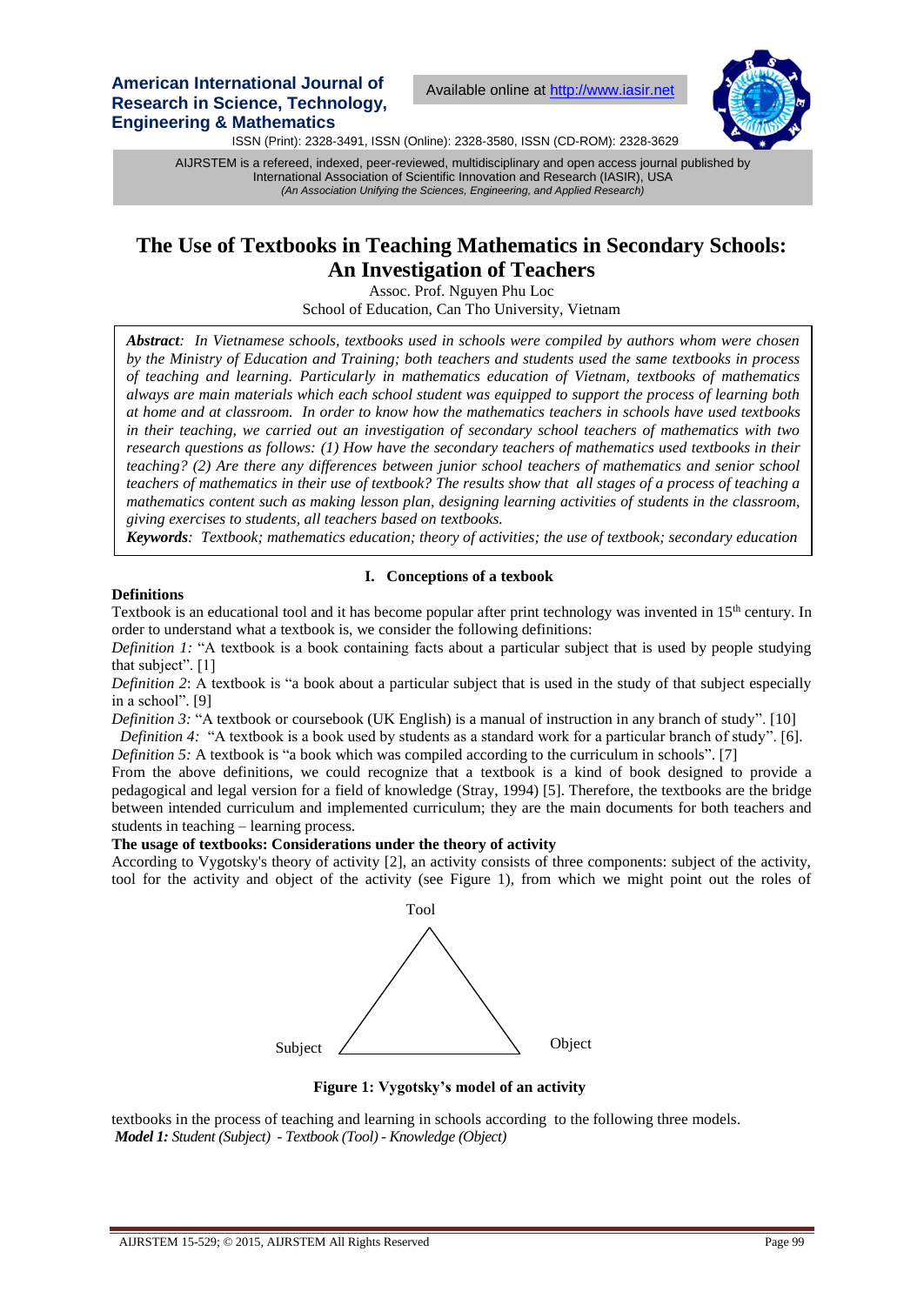Students can use the textbook as a means to learn knowledge. The purpose of activity of the students is to understand the concepts and rules presented in the book. In this case, textbooks should indicate the objectives of



**Figure 2: Textbook as a learning tool of student**

each chapter, each lesson (learning outcomes); and the textbook should involve system of examples and figures illustrating the concepts and provide also the exercises for testing and evaluating (see Figure 2) *Model 2: Student (Subject)- Teacher (Tool) - Textbook (Object)* 



**Figure 3: Textbook as a learning object of student**

In this model, the teacher plays a supporting role (intermediate role). Students' task is to implement the learning activities mentioned in textbooks, whereby they acquire knowledge. In this case, the textbooks should set out the highly pedagogical activities which help students achieve learning objectives (see Figure 3)

*Model 3: Teacher (Subject) – Textbook (Tool) – Teaching strategy (Object)*

In the model 3, the teacher uses the textbook as a teaching tool, the object of the teacher's activity is to find out pedagogical strategies (teaching strategies) to help his students achieve the learning objectives (see Figure 4).



**Figure 4: Textbook as a teaching tool of teacher**

## **II. Purpose of the research**

According to Monica Johansson (2006) [3], textbooks have great impact on the teaching process of teachers, he specifically noted as follows:

(1) The mathematics topics stated in textbooks are most likely presented by teachers.

(2) The mathematics topics not mentioned officially in textbook are not most likely presented by teachers.

(3) The teaching strategies of teachers depend on pedagogical approaches of textbooks.

(4) Teachers' the process of teaching is parallel with the process of textbook.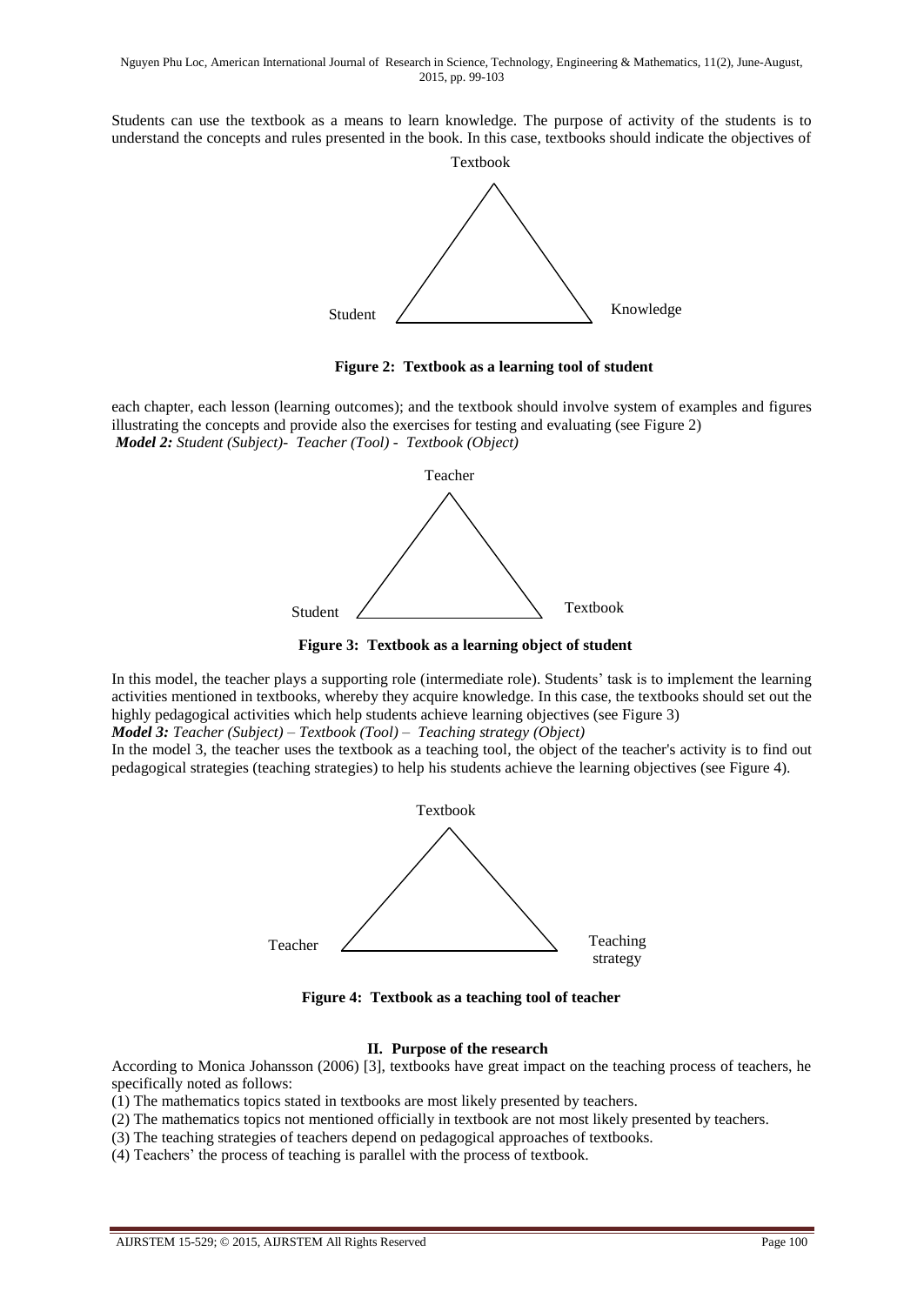(5) Textbooks are a major source of information from which the teacher decides how to present content knowledge.

In Vietnamese schools, textbooks used in schools were compiled by authors whom were chosen by the Ministry of Education and Training; both teachers and students used the same textbooks in process of teaching and learning. Particularly in mathematics education of Vietnam, textbooks of mathematics always are main materials which each school student was equipped to support the process of learning both at home and at classroom. In order to know how the mathematics teachers in schools have used textbooks in their teaching, we carried out an investigation of secondary school teachers of mathematics with two research questions as follows:

- *1. How have the secondary teachers of mathematics used textbooks in their teaching?*
- *2. Are there any differences between junior school teachers of mathematics and senior school teachers of mathematics in their use of textbook?*

## **III. Methodology**

*- Teachers surveyed:*

- 48 senior secondary teachers of mathematics who are teaching at schools in Mekong Delta of Vietnam, and they also are studying Master program of mathematics education in Can Tho University - Vietnam

- 57 junior secondary teachers of mathematics who are teaching in schools in Mekong Delta of Vietnam, and they also continue university program of mathematics education in Can Tho University - Vietnam

**-** *Questionnaire:* The teachers surveyed were asked to answer a questionnaire with 9 items related to how to use textbook in their teaching according to Liker scale of five levels. (see Table 1)

- *Statistical analysis:* Chi – square test.

## - *Time for the investigation:* Academic year 2014 -2015.

## **Table 1: Items for investigating school teachers of mathematics**

| <b>Items</b>                                                                                            | <b>Never</b> | <b>Rarely</b> | <b>Sometimes</b> | <b>Regularly</b> | <b>Always</b> |
|---------------------------------------------------------------------------------------------------------|--------------|---------------|------------------|------------------|---------------|
| 1. I use the textbook to make lesson plans                                                              |              |               |                  |                  |               |
| 2. The order of each my lecture content is the same as the one of the<br>textbook                       |              |               |                  |                  |               |
| 3. The activities for students in each lesson, I comply with the<br>activities outlined in the textbook |              |               |                  |                  |               |
| 4. In each lesson, I replace some activities in the textbook by<br>activities which I created           |              |               |                  |                  |               |
| 5. Homeworks for students are merely exercises in the textbook                                          |              |               |                  |                  |               |
| 6. The textbook is used during my lessons.                                                              |              |               |                  |                  |               |
| 7. In each lesson, I recommend some exercises in the textbook                                           |              |               |                  |                  |               |
| 8. For each lesson, I guide students to read content related in the<br>textbook at home before          |              |               |                  |                  |               |
| 9. After each lesson, I guide students to do exercises in the textbook                                  |              |               |                  |                  |               |

## **IV. Results and conclusion Table 2: Survey result of 1st item**

| 1. I use the textbook to make lesson plans | Never           | Rarely | <i>Sometimes</i> | Regularly | Always |  |  |  |
|--------------------------------------------|-----------------|--------|------------------|-----------|--------|--|--|--|
| Senior teachers $(n=48)$                   |                 |        |                  |           |        |  |  |  |
| Junior teachers $(n=57)$                   |                 |        |                  |           | -43    |  |  |  |
|                                            | Chi-square test |        | Chi-square       | đt        |        |  |  |  |
|                                            |                 |        | 198              |           |        |  |  |  |

## **Table 3: Survey result of 2nd item**

| 2. The order of each my lecture content<br>is the same as the one of the textbook | Never           | Rarely | <i>Sometimes</i> | Regularly | Always |  |  |  |
|-----------------------------------------------------------------------------------|-----------------|--------|------------------|-----------|--------|--|--|--|
| Senior teachers $(n=48)$                                                          |                 |        |                  |           |        |  |  |  |
| Junior teachers $(n=57)$                                                          |                 |        |                  | 25        | 28     |  |  |  |
|                                                                                   | Chi-square test |        | Chi square       | df        |        |  |  |  |
|                                                                                   |                 |        | 18.58            |           | 0.001  |  |  |  |

| Table 4: Survey result of 3 <sup>th</sup> item |                    |  |                            |    |        |  |  |
|------------------------------------------------|--------------------|--|----------------------------|----|--------|--|--|
| <b>3. The activities for students</b>          |                    |  |                            |    |        |  |  |
| in each lesson, I comply with                  | Never              |  | Rarely Sometimes Regularly |    | Always |  |  |
| the activities outlined in the textbook        |                    |  |                            |    |        |  |  |
| Senior teachers $(n=48)$                       |                    |  | 25                         |    |        |  |  |
| Junior teachers $(=57)$                        |                    |  |                            | 32 | 13     |  |  |
|                                                | $Chi$ –square test |  | Chi square                 | df |        |  |  |
|                                                |                    |  | 18.85                      |    |        |  |  |

#### **Table 4: Survey result of 3rd item**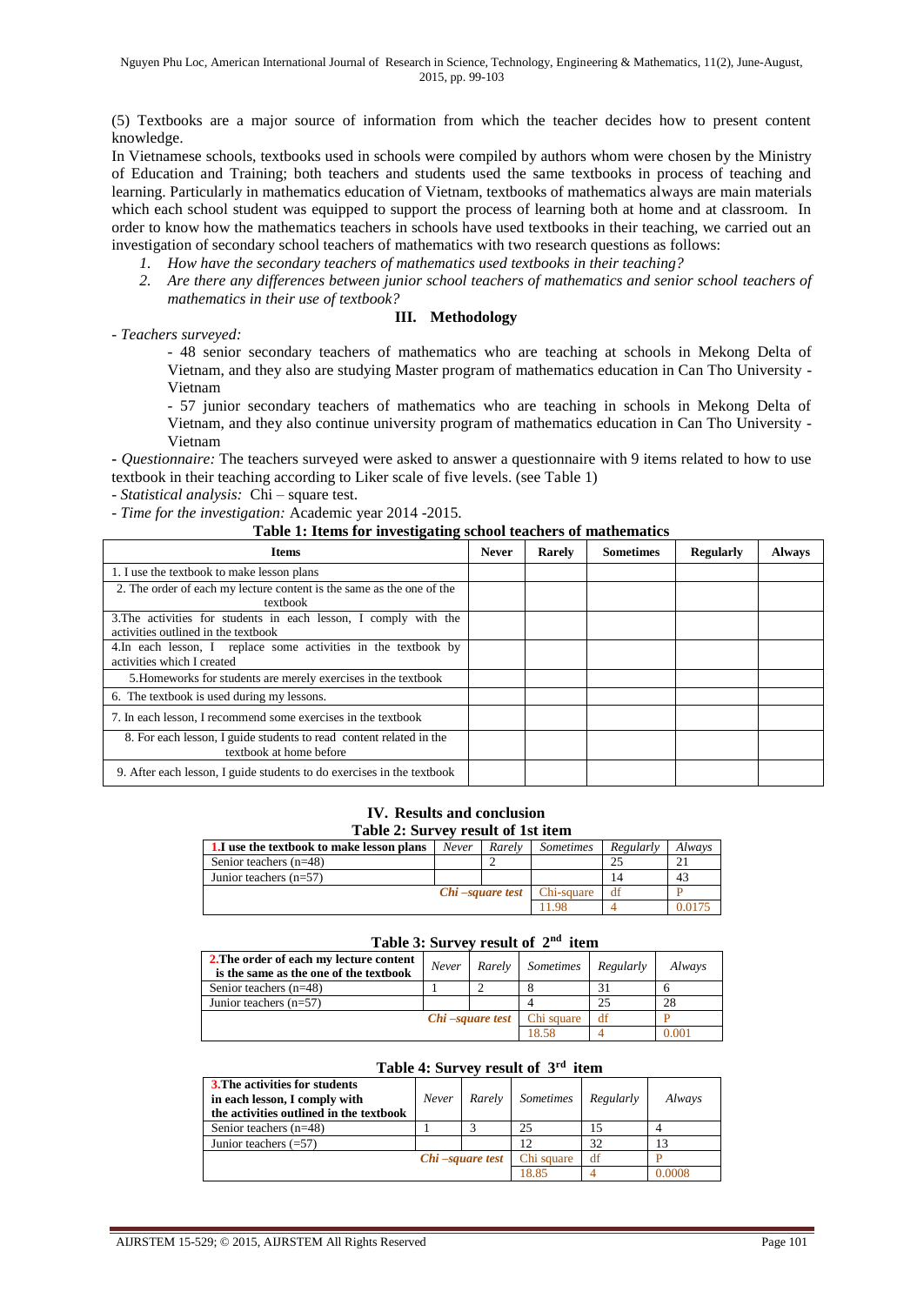| $1$ avec $3.5$ un vever suite $0.4$ and $0.1$   |                 |        |                  |           |        |  |  |
|-------------------------------------------------|-----------------|--------|------------------|-----------|--------|--|--|
| 4. In each lesson, I replace some activities in |                 |        |                  |           |        |  |  |
| the textbook                                    | Never           | Rarely | <i>Sometimes</i> | Regularly | Always |  |  |
| by activities which I created                   |                 |        |                  |           |        |  |  |
| Senior teachers $(n=48)$                        |                 |        |                  | 22        |        |  |  |
| Junior teachers $(n=57)$                        |                 |        | 45               |           |        |  |  |
|                                                 | Chi-square test |        | Chi square       | df        |        |  |  |
|                                                 |                 |        | 22.16            |           | 0.0002 |  |  |

## **Table 5: Survey result of 4th item**

## **Table 6: Survey result of 5th item**

| <b>5. Homeworks for students are</b><br>merely exercises in the textbook | Never | Rarely | <i>Sometimes</i> | Regularly | Always |
|--------------------------------------------------------------------------|-------|--------|------------------|-----------|--------|
| Senior teachers $(n=48)$                                                 |       |        |                  |           |        |
| Junior teachers $(n=57)$                                                 |       |        |                  | 36        |        |
| Chi-square test                                                          |       |        | Chi square       | df        |        |
|                                                                          |       |        | 26.27            |           | 0.0001 |

## **Table 7: Survey result of 6th item**

| <b>6. The textbook is used during my lesson</b> | Never           | Rarely | <i>Sometimes</i> | Regularly | Always |
|-------------------------------------------------|-----------------|--------|------------------|-----------|--------|
| Senior teachers $(n=48)$                        |                 |        |                  |           |        |
| Junior teachers $(n=57)$                        |                 |        |                  |           |        |
|                                                 | Chi-square test |        |                  | df        |        |
|                                                 |                 |        |                  |           | 0.0003 |

## **Table 8: Survey result of 7th item**

| 7. In each lesson, I recommend<br>some exercises in the textbook | Never                  | Rarely | <i>Sometimes</i> | Regularly | Always |
|------------------------------------------------------------------|------------------------|--------|------------------|-----------|--------|
| Senior teachers $(n=48)$                                         |                        |        |                  |           |        |
| Junior teachers $(n=57)$                                         |                        |        |                  |           | 28     |
|                                                                  | <i>Chi-square test</i> |        | Chi square       | df        |        |
|                                                                  |                        |        | 18.22            |           | 0.0011 |

| Table 9: Survey result of 8 <sup>th</sup> item                                            |       |                 |                  |           |          |  |  |
|-------------------------------------------------------------------------------------------|-------|-----------------|------------------|-----------|----------|--|--|
| 8. For each lesson, I guide<br>students to read content in the textbook at<br>home before | Never | Rarely          | <i>Sometimes</i> | Regularly | Always   |  |  |
| Senior teachers $(n=48)$                                                                  |       |                 | 16               | 23        |          |  |  |
| Junior teachers $(n=57)$                                                                  |       |                 |                  | 18        | 33       |  |  |
|                                                                                           |       | Chi-square test | Chi square       | df        |          |  |  |
|                                                                                           |       |                 | 26.27            |           | < 0.0001 |  |  |

## **Table 10: Survey result of 9th item**

| 9. After each lesson, I guide students to<br>do exercises in the textbook | Never           | Rarely | <i>Sometimes</i> | Regularly | Always   |
|---------------------------------------------------------------------------|-----------------|--------|------------------|-----------|----------|
| Senior teachers $(n=48)$                                                  |                 |        | 19               | 25        |          |
| Junior teachers $(n=57)$                                                  |                 |        |                  | 26        | 28       |
|                                                                           | Chi-square test |        | Chi square       | df        |          |
|                                                                           |                 |        | 32.28            |           | < 0.0001 |

The opinions of teachers surveyed towards the use of textbooks in their teaching were reported in Tables from 2 to 10. The results of data analysis in these Tables show that almost teachers regularly or always used textbooks as main materials to give their lessons. In all stages of a process of teaching a mathematics content such as making lesson plan, designing learning activities of students in the classroom, giving exercises to students, all teachers based on textbooks. In addition, the result of chi-square analyzing indicates that the dependence of the teaching of junior secondary school teachers on textbooks was greater than that of senior secondary school teachers.

To sum up, the result of the investigation allows us to reach conclusion that the quality of teaching mathematics and sciences has been influenced much on textbooks used. In other words, the situation of mathematics education in Vietnam can be summarized: Textbooks. [8].

#### **V. References**

- [1] Collins Cobuild English Dictionary, 1998: London: Harper Collins Publishers p.1725)
- [2] Foot, K. A. (2001). Cultural-Historical Activity Theory as Practical Theory: Illuminating the Development of a Conflict Monitoring Network. Published in Communication Theory, Vol. 11, No. 1, February 2001, pp. 56-83
- [3] Johansson, M. (2006), *Teaching mathematics with textbooks – A classroom and curricular perpective.* Retrieved from <http://epubl.ltu.se/1402-1544/2006/23/LTU-DT-0623-SE.pdf>